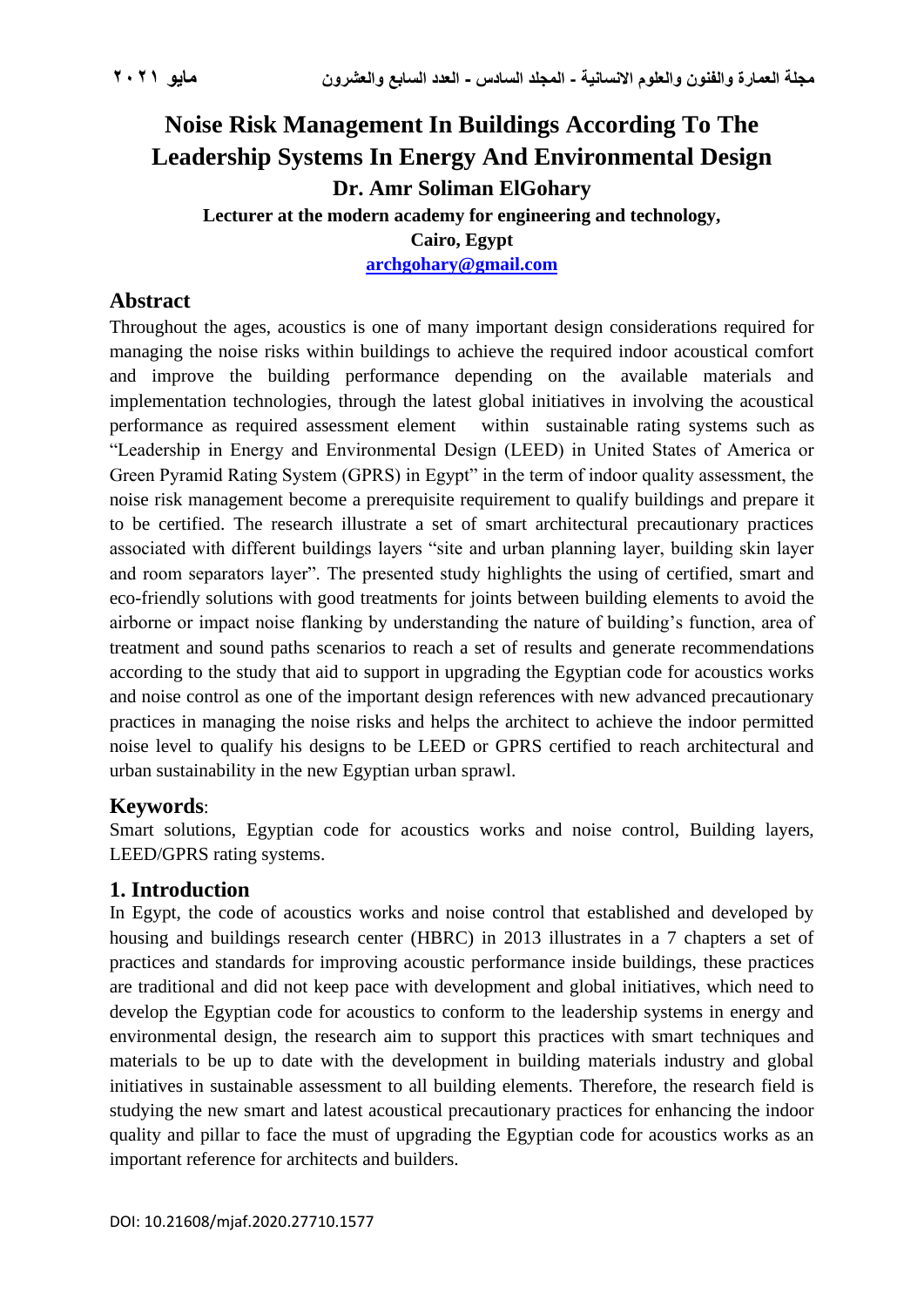# **2. Research Objectives And Methodology**

## **2.1 Research Objectives**

The research main objective is to illustrate the smart acoustical precautionary practices to building elements by achieving equivalent concept between the completed element component using ecofriendly/smart solutions to upgrade the Egyptian code for acoustics works chapters and managing the noise risks to qualify buildings to be LEED or GPRS certified by achieving the following: 1- Identifying the noise terminologies sources, its path scenarios and its control areas. 2- Studying the planning options and alternatives to determine the best in improving the acoustics performance. 3- Identifying the smart solutions that have a distinctive physical properties in noise control. 4- Dividing the building to layers contains the building basic elements. 5- Determining the acoustics prerequisite requirements mentioned at sustainable rating systems such as LEED and GPRS. 6- Analyzing the acoustics code chapters to determine the areas needed to be supported and upgraded.

#### **2.2 Research Methodology**

There are three methods used to achieve the research objectives:

**1- Descriptive method**: There will be an introduction to noise and its terminologies from the relevant references, explaining the initiatives of specialized institutes and manufactures to develop the materials properties and architectural solutions to improve the acoustics performance, studying the prerequisite requirements that enhance the indoor quality mentioned in the sustainable rating systems. **2- Analytical method**: analyze the building layers and determine its basic elements to suggest the best acoustical options for each layer. **3- Conductive method:** Apply the main smart architectural precautionary practices produced from descriptive and analytical methods and use of (LEED) in United States of America and (GPRS) in Egypt to upgrade the Egyptian code for acoustics works as an important reference for architect and supportive to GPRS assessment.

# **2. Noise Control Within Buildings**

There are four issues and main terminologies must be defined to manage noise risks and their impact on building performance, the first issue is defining the noise sources and its nature, the second is defining the sound path scenarios and its phenomena, the third is determining the building element that need the acoustical treatment, and the forth issue is determining the noise control area.

#### **2.1 Noise Sources and Its Nature**

The noise from traffic, equipment, railway, construction, workshops and factories leaks into building through air ducts/joints/cracks/reveals between building elements, it transmitted into [buildings](https://www.designingbuildings.co.uk/wiki/Building) by both air-borne [noise](https://www.designingbuildings.co.uk/wiki/Sound) and [structure-borne noise.](https://www.designingbuildings.co.uk/wiki/Structure-borne_sound)

#### **A. Air-borne Noise:**

[Sound](https://www.designingbuildings.co.uk/wiki/Sound) that transmitted through the air, might be generated by speech, television, radio, animal [sounds,](https://www.designingbuildings.co.uk/wiki/Sound) and [transporta](https://www.designingbuildings.co.uk/wiki/Transport)tion.

#### B. **Impact Noise:**

Is a form of [structure-borne sound](https://www.designingbuildings.co.uk/wiki/Structure-borne_sound) that occurs when parts of a building structure is excited, the vibrations are transferred as sound pressure to other parts of the structure, might be generated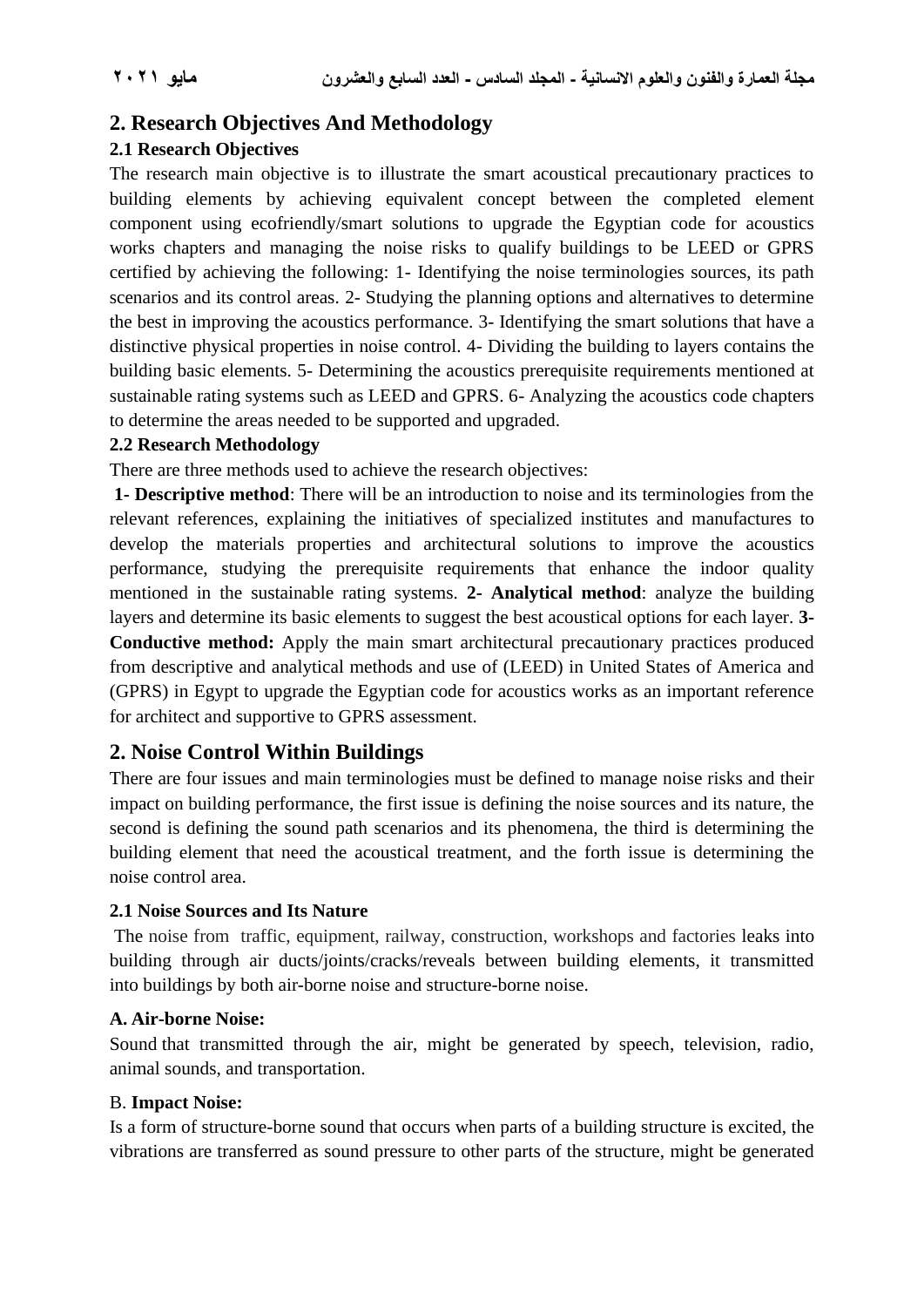by footsteps, scraping furniture, vibrations from loud music and plumbing, impact sound can travel through solid [structures](https://www.designingbuildings.co.uk/wiki/Structure) and through cavities  $[1]$ <sup>1</sup>.

## **2.2 Sound Path Scenarios in a Space**

The sound moves through paths that form a set of phenomena which are "Transmission, Absorption, Reflection and Diffusion" as illustrated in the following Table 1. The concept of sound isolation is a reduction of sound level in case the sound passes through materials, this reduction is a result of the ability of materials absorption, reflection and diffusion.

| <b>Transmission</b>                                                                                                     | <b>Absorption</b>                                                                                                     | <b>Reflection</b>                                                                                                  | <b>Diffusion</b>                                                          |
|-------------------------------------------------------------------------------------------------------------------------|-----------------------------------------------------------------------------------------------------------------------|--------------------------------------------------------------------------------------------------------------------|---------------------------------------------------------------------------|
|                                                                                                                         |                                                                                                                       |                                                                                                                    |                                                                           |
| The passage of sound<br>from one point to<br>another, as from one<br>room to another, or<br>from a street to a<br>room. | When the sounds<br>strike the absorbent<br>and reflect, but the<br>energy of reflection is<br>reducing significantly. | When sound waves<br>strike a surface,<br>they reflect off of<br>that surface and can<br>return causing an<br>echo. | <b>Diffusion in simple</b><br>terms is the scattering of<br>sound energy. |

### **Table.1. Sound paths scenarios through spaces, Author based on [2]<sup>2</sup> .**

These phenomena can occur individually or in combination, so the architect must understand and follow the sound paths in the space to be able to create the best scenario for taking the best architectural decision.

## **2.3 Building Layers and Elements**

More than international organizations such as (Canadian institute of quality surveyors CIOS – The royal institute of chartered surveyors RICS-UK – Construction Economics European committee CEEC - General Services Administration GSA) worked on dividing the building into a set of basic elements, called "building elements" as illustrated in the following Table.2.

|                          |  | Table.2. building elements according to GSA-CEEC-RICS-CIQS organizations, Author |
|--------------------------|--|----------------------------------------------------------------------------------|
| based on [3] [4] $3-4$ . |  |                                                                                  |

| (GSA)                               | (CEEC)                    | (RICS-UK)                | (CIQS)                  |  |
|-------------------------------------|---------------------------|--------------------------|-------------------------|--|
| Substructure                        | Substructure              | Substructure             | Substructure            |  |
| Superstructure                      | Superstructure            | Superstructure           | Structure               |  |
| Finishes<br><b>Exterior Closure</b> |                           | <b>Internal Finishes</b> | <b>Exterior Closure</b> |  |
| Equipment & Services<br>Roofing     |                           | Fittings & Furniture     | Partitions & Doors      |  |
| <b>Interior Construction</b>        |                           | Services                 | Finishes                |  |
| Mechanical                          |                           |                          | Fittings & Equipment    |  |
| Electrical                          | <b>External Site Work</b> | External Work            | Mechanical              |  |
| Equipment                           |                           |                          | Electrical              |  |
| Site Work                           |                           |                          | Site Work               |  |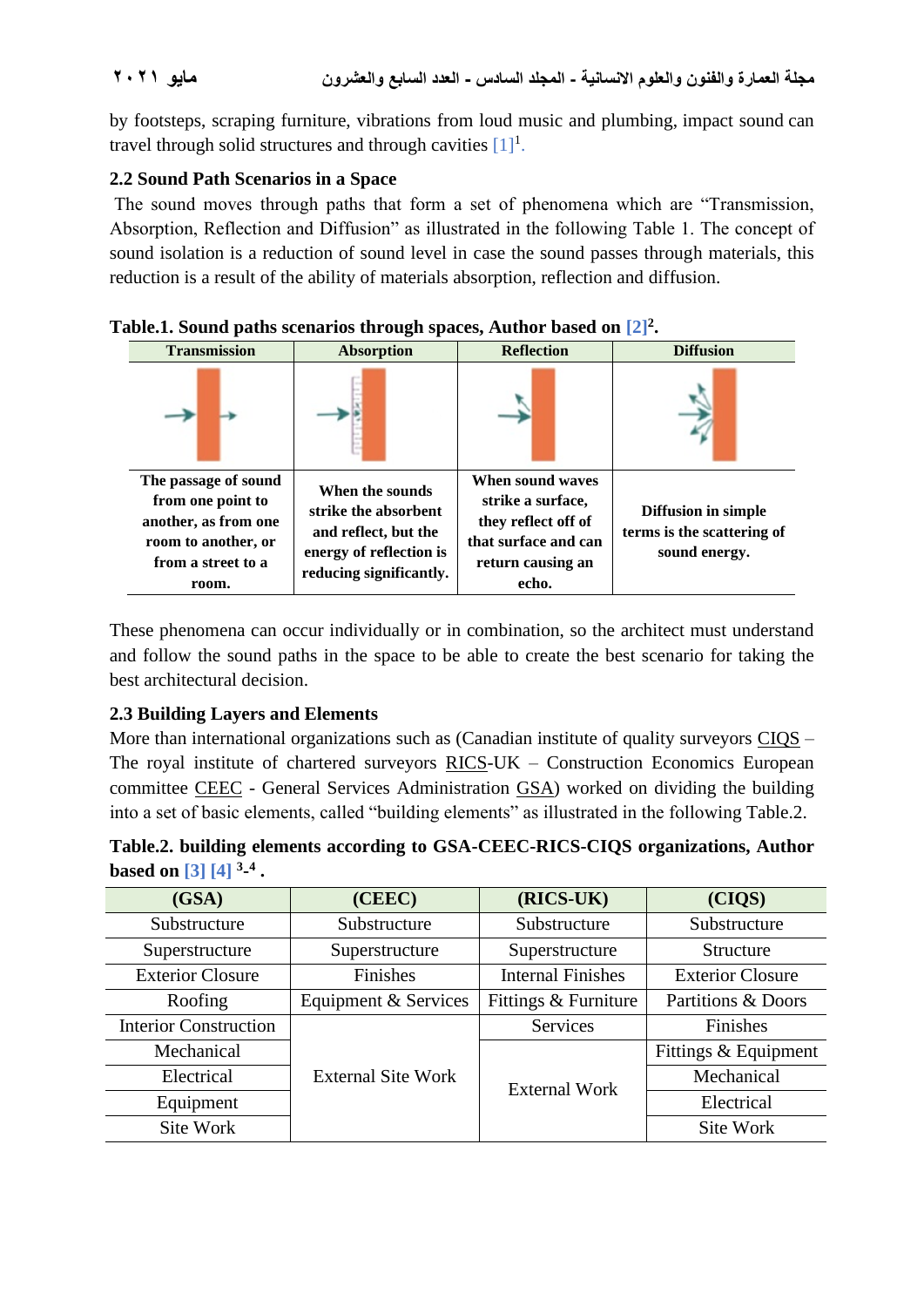From the previous classification illustrated in Table. 2. There are many building layers included in the building elements classifications, these layers affect the noise insulation as a requirement to improve the indoor environment quality. The first layer is "Site and urban planning layer", the second is "Building skin layer" and the third is "Room separators layer" which are the separating walls/floors between adjacent rooms. Thus, it is possible to come up with a division and classification of building elements based on the layers' concept in proportion with studying acoustics and noise control as illustrated in the following diagrammed Fig.1.

| <b>BUILDING LAYERS</b>                           |                                                                                         |                                                                                               |  |
|--------------------------------------------------|-----------------------------------------------------------------------------------------|-----------------------------------------------------------------------------------------------|--|
|                                                  |                                                                                         |                                                                                               |  |
| <b>Site And Urban Planning</b><br><b>Layer</b>   | <b>Building Skin Layer</b>                                                              | <b>Room Separators Layer</b>                                                                  |  |
| Includes; 1-Site urban planning<br>2-Landscaping | Includes; 1-Opaque and<br>Transparent elements 2-<br><b>Roofing 3-External Finishes</b> | Includes; 1-Separating walls<br>2-Separating floors 3-Doors<br>4-Internal Finishes 5-Services |  |

**Fig.1. Building layers and its elements, Author.**

#### **2.4 Noise Control Area**

For the best managing acoustical and the noise risks, the architect must consider the area (source – path – receiver) that need treatment in order to obtain the satisfactory results as illustrated in the Fig. 2.



**Fig.2. Noise control area, Author based on [5]<sup>5</sup> .**

# **3. Noise Risk Management To The Building Layers**

Determining the noise control area and understanding the sound paths scenarios concept are linked architecturally to suggested building's layers and thus related to its acoustical practices, the following presented part illustrate the precautionary practices to manage noise risks to achieving the satisfactory acoustical performance within buildings.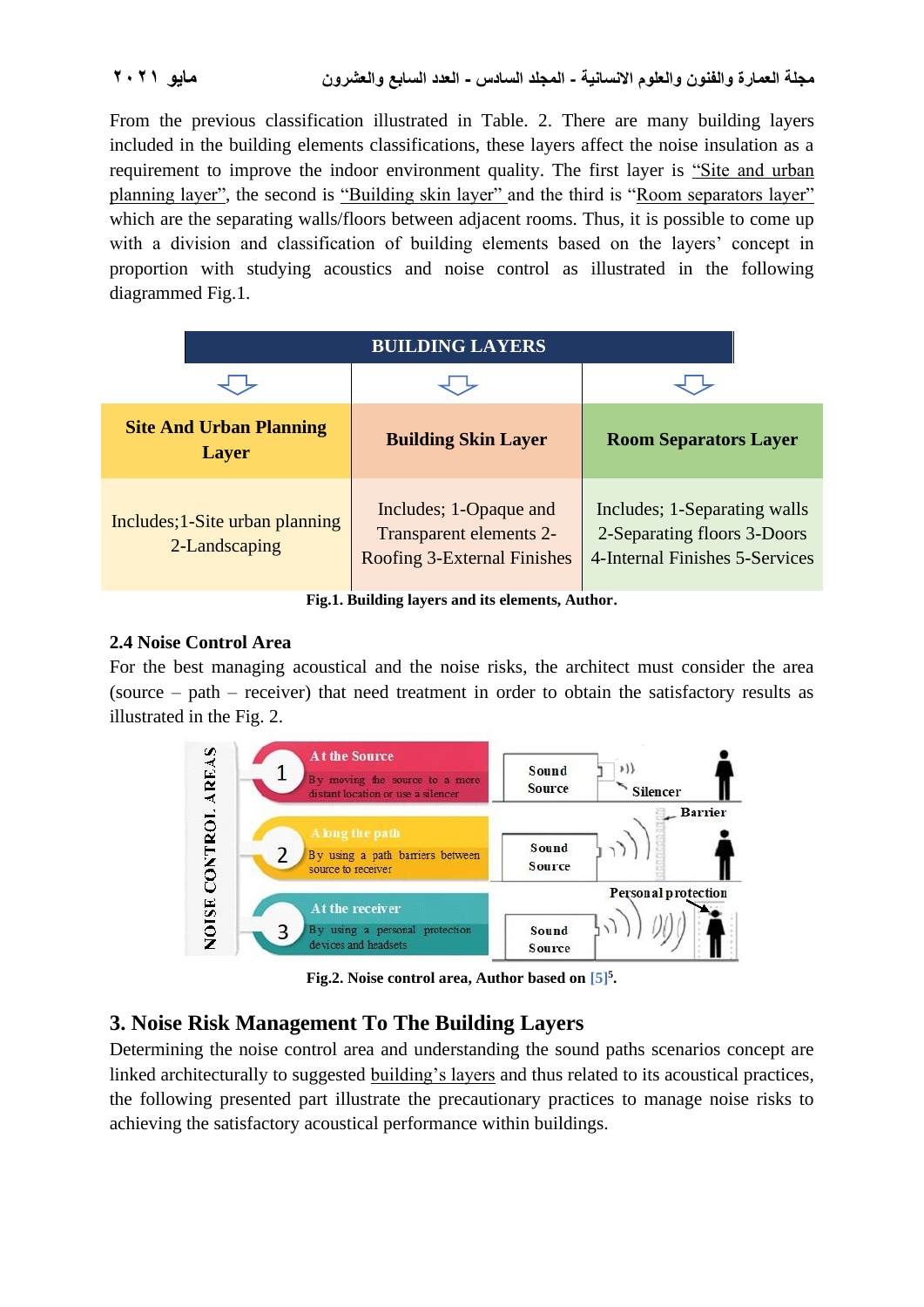Highway

## **3.1 First Building Layer: Site and Urban Planning**

Urban planning decisions help to control the noise along the path, there are two common urban planning options which are "grid urban planning and cluster urban planning" as illustrated in Fig.3, the cluster urban planning option is recommended, it enables to land uses and open spaces to serve as a noise barrier, in addition to the following reasons:

1- The cluster urban planning aids to increasing the distance between buildings using landscape elements (trees – walls – ground covers) as illustrated in Fig.4.

2- This option aids to distribute the site land uses by locating the noisy compatible land uses in the first raw of buildings between highway and residential building as illustrated in Fig.5, for achieving an additional noise protection by using the buildings as a noise shield.



3- Arranging the site plan in cluster option using the curved streets with considering the hierarchy of streets width are more effective in noise reduction than straight streets.

4- Cluster subdivision provide a flexibility to buildings orientation based on shape for noise reduction, for example, the U shape building or courtyard can provide outdoor acoustic privacy as illustrated in the Fig.6.



**Fig. 6. U shape and courtyard orientation to obtain quite environment [7] <sup>7</sup> .**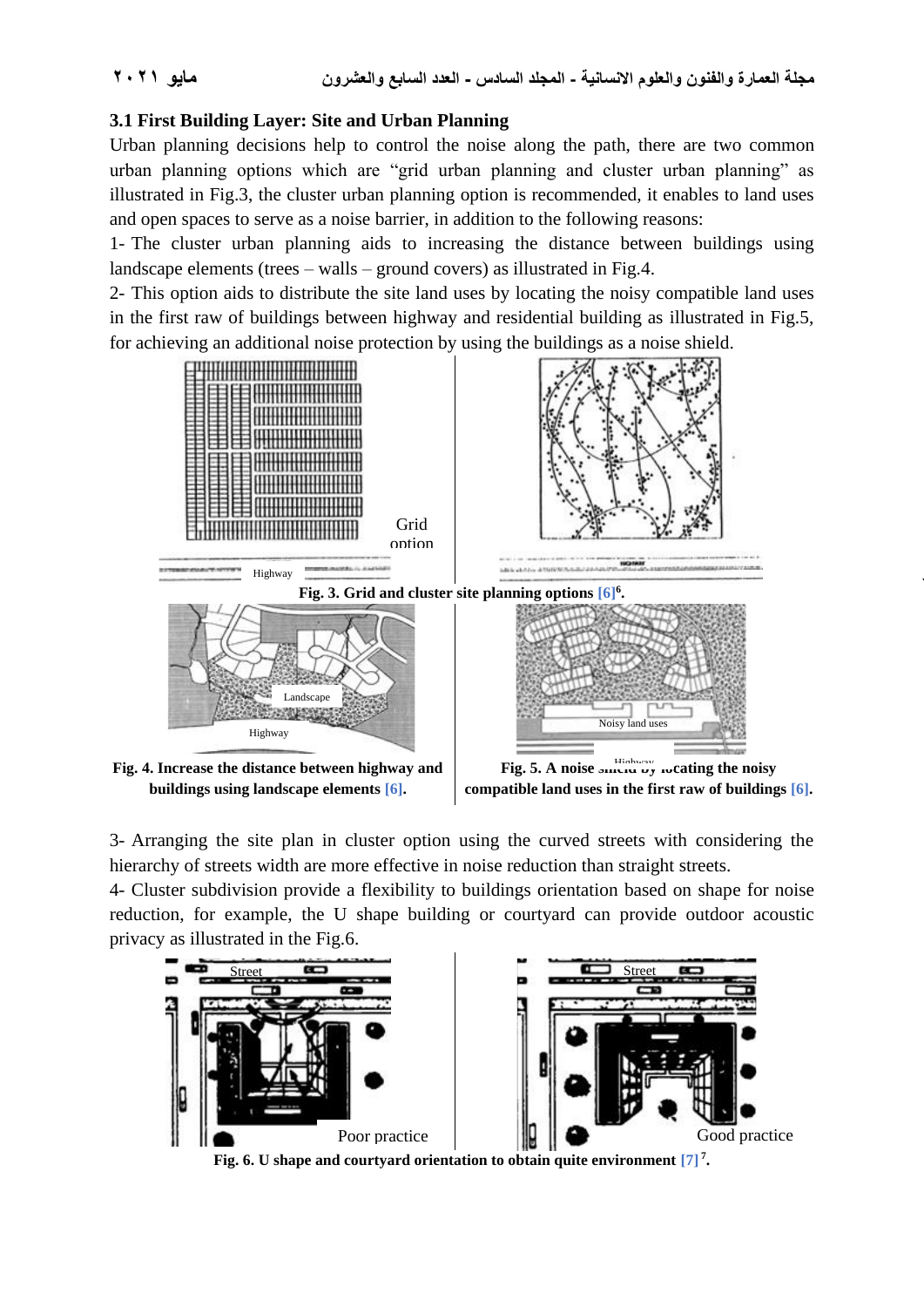#### **3.2 Second Building Layer: Building Skin Layer**

The exterior building skin must be smart and selective; it minimizes the outdoor noise produced by road traffic, aircraft flyovers, railroads, this element consists of opaque and transparent elements. The optimum solution to treat the skin opaque element from outdoor noise is using heavy mass materials without openings, if openings are necessary, it should be considering the following to improve the acoustical performance:

1- Break the flanking paths through the curtain wall sections (mullions)  $[8]^8$ .

2- Specify fixed insulation glass units FIGUs with minimum spacing 10 mm between the two different thickness glass panels for thick gas such as sodium hexafluoride to reducing the coincidence effect [9].

3- Using solid doors with surrounded gasket  $[9]$ <sup>9</sup>.

4- Although it's doubling cost, secondary glazing as illustrated in Fig. 7, is an effective way of improving noise reduction in case hinged or sliding windows [10] **<sup>10</sup>** .



**Fig. 7. Detail to Secondary glazing (hinged transparent element) [10].**

**Fig. 9. External surface to reducing the rain impact noise [11].**

One of the advanced smart practices in building skin is TIMs or Transparent Insulation Materials, it can be used for penetration the natural lighting through building skin with noise control and enhancing the thermal insulation ability, it can be classified into four types according to geometry structures (Absorber parallel -Absorber perpendicular -Cavity - Quasi homogenous), as illustrated in the following Table.3  $[12]^{12}$ .

ETFE or Ethylene Tetra Fluoro Ethylene is a lightweight fabric membrane TI material used to create curved transparent skin. It is a super-lightweight [material](https://www.designingbuildings.co.uk/wiki/Materials) as compared to glass; "a double [layer](https://www.designingbuildings.co.uk/wiki/Layer) cushion weighs only 0.70 kg/m2, whereas a single [layer](https://www.designingbuildings.co.uk/wiki/Layer) of [glass](https://www.designingbuildings.co.uk/wiki/Glass) (6 mm thickness) weighs 15 kg/m2"  $\left[13\right]$  <sup>13</sup> in addition to its flexibility, cost-effective, easy maintenance, water proofing, UV resistance, secured against fire, Self-cleaning, life expectancy and recyclable  $[14]$ <sup>14</sup>. This material mainly suitable to buildings and projects that need to enhance the sense of excitement by crowd noise such as stadiums. Acoustics is one of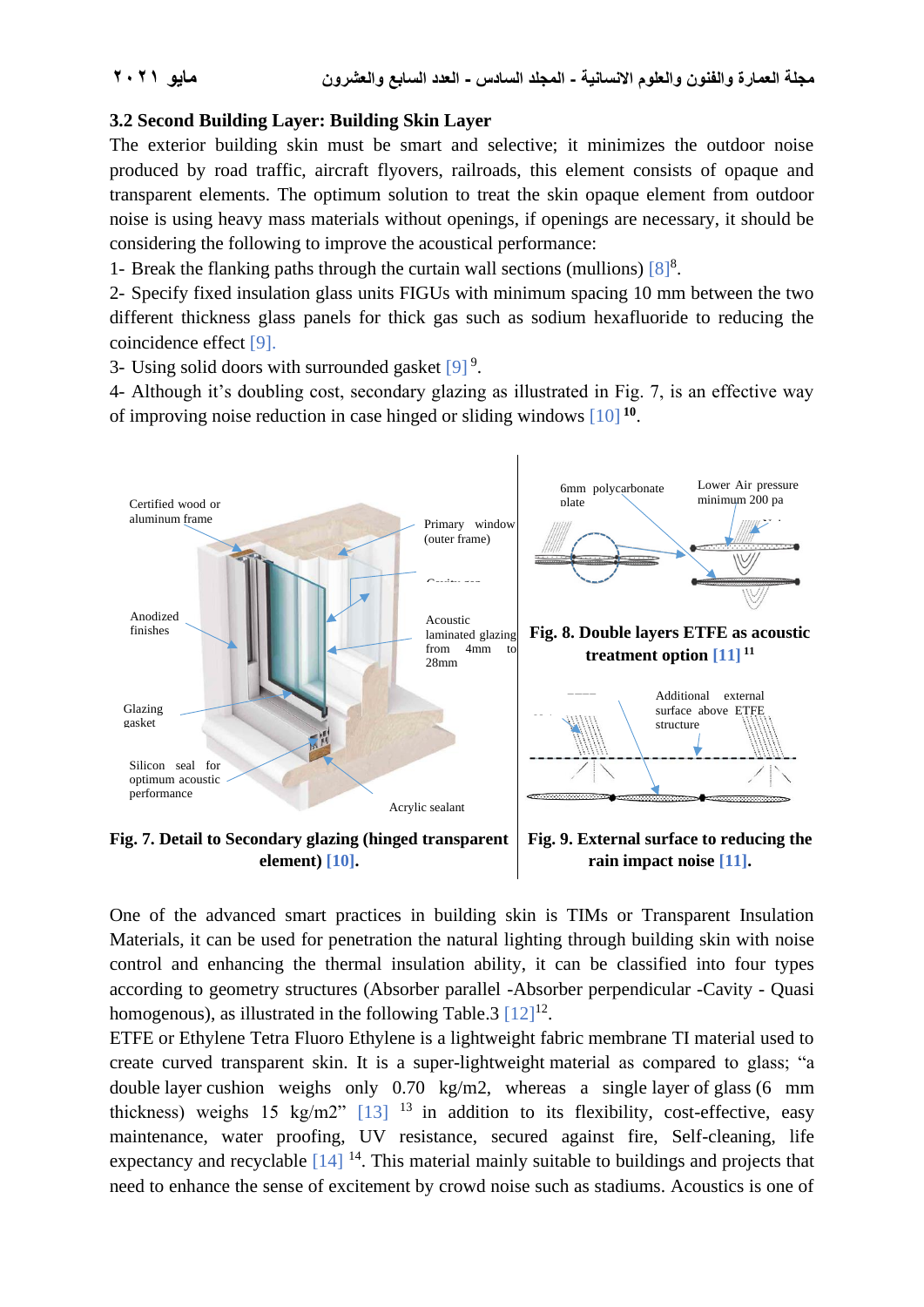many design considerations required to assess if a ETFE is appropriate for other building types that require advanced acoustics performance because of it 100% acoustically transparent at low frequencies band (31.5:250 Hz) and it can absorb maximum 30% of the sound at high frequencies (500:8000 Hz), So, in case the need to enhance the acoustical performance to ETFE skin to get its benefits, use a double [layer](https://www.designingbuildings.co.uk/wiki/Layer) with adding a polycarbonate sound isolating sheet inboard of the ETFE cautions as illustrated in Fig.8. External surface above the ETFE structure may be added to avoid the impact noise level created on roofing system [11] as illustrated in Fig.9.

| TIM types                              | Absorber parallel                                 | Absorber<br>perpendicular                              | Cavity                                                           | Quasi-<br>homogeneous                                   |
|----------------------------------------|---------------------------------------------------|--------------------------------------------------------|------------------------------------------------------------------|---------------------------------------------------------|
| <b>TIM</b><br>geometry<br>structure    |                                                   |                                                        |                                                                  |                                                         |
| <b>Structure</b><br>idea               | Sheets are placed<br>parallel to the<br>absorber. | Used mainly in a<br>solar collector's<br>applications. | Integrated<br>structure between<br>parallel and<br>perpendicular | Has a homogeneous<br>distribution of air in<br>material |
| Example of<br>structure's<br>materials | Profiled glass /<br><b>ETFE</b>                   | Honeycomb /<br>Cellulose<br>triacetate                 | Polycarbonate /<br>SmartGlass/<br>PMMA acrylic                   | Silica Aerogel                                          |

**Table. 3. TIMs geometry structure, Author based on [12]**

## **3.3 Third Building Layer: Room Separators Layer.**

Room Separators are used for separating walls between adjacent rooms (partitions) and separating floors (composite combination), including finishing that mainly helps to meet the reverberation time RT requirements mentioned in LEED 4.1 and illustrated in the following Table.4.

**Table.4. RT requirements mentioned in LEED 4.1, Author based on [15] <sup>15</sup> .**

|                 | $\frac{1}{2}$             |                                   |  |  |  |
|-----------------|---------------------------|-----------------------------------|--|--|--|
|                 | Room type                 | RT at 500 Hz, 1000 Hz and 2000 Hz |  |  |  |
|                 | Hotel suite               | < 0.6                             |  |  |  |
| 2               | Meeting room              | < 0.8                             |  |  |  |
| $\overline{3}$  | Conference room           | < 0.6                             |  |  |  |
| $\overline{4}$  | Private office            | < 0.6                             |  |  |  |
| 5               | <b>Testing laboratory</b> | < 1.0                             |  |  |  |
| $\overline{6}$  | Library                   | < 1.0                             |  |  |  |
| $7\overline{ }$ | <b>GYM</b>                | < 2.0                             |  |  |  |
| 8               | Auditorium                | < 1.5                             |  |  |  |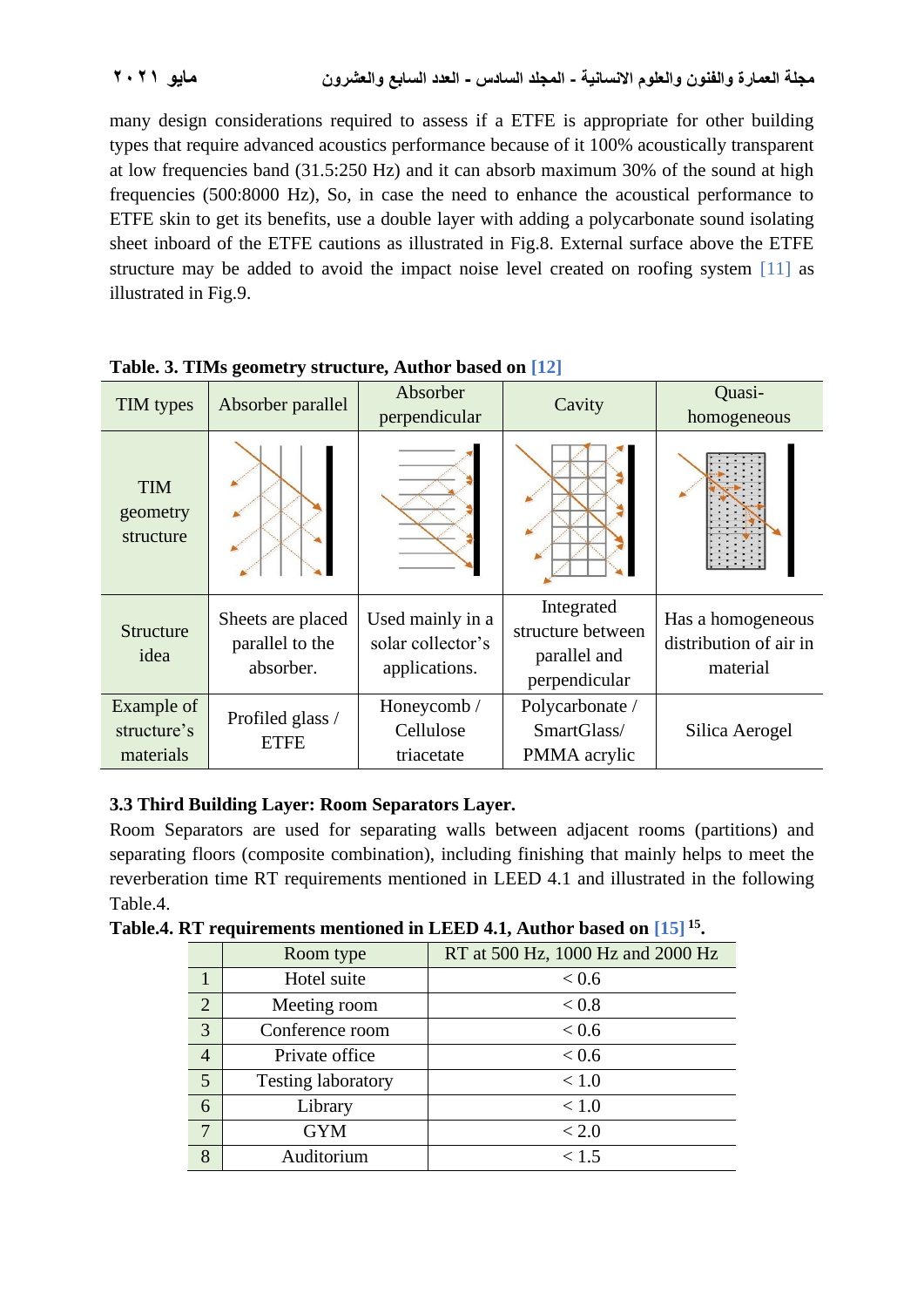## **3.3.1 Separating Walls between Adjacent Rooms (Partitions)**

Partitions are divided the building area into number of different function spaces and rooms, it is classified to separating walls between adjacent spaces and doors, it should be opaque to provide sight privacy, and able to enhance the indoor environmental quality by enhancing the partition sound transmission classification (STC) according to its adjacency combination functions illustrated in Table.5, that illustrate the minimum (STC) ratings required mentioned in LEED and GPRS by using the comparative method.

# **Table.5. Minimum composite STC ratings required for separating walls between adjacent rooms according adjacency combination functions mentioned in LEED 4.1 and GPRS, Author based on [15] [16] <sup>16</sup>**

| S.             | Adjacency combinations functions |                           | Minimum STC rating required |             |
|----------------|----------------------------------|---------------------------|-----------------------------|-------------|
|                |                                  |                           | <b>LEED</b>                 | <b>GPRS</b> |
|                | Private                          | Hallway, stairway         | 35                          | 48          |
| $\overline{2}$ | Collaborative / multi-use        | Collaborative / multi-use | 40                          | 45          |
| 3              | Collaborative / multi-use        | Private                   | 45                          | 54          |
| $\overline{4}$ | Private / residential            | Private / residential     | 45                          | 52          |
| 5              | Retail                           | Retail                    | 50                          | 45          |
| 6              | Private                          | Confidential              | 50                          | 52          |
| $\overline{7}$ | Conference room                  | Conference room           | 50                          | 45          |
| 8              | Mechanical equipment room        | Occupied area             | 60                          | 52          |

The best way for achieving the minimum STC required for partition according adjacency combination functions to qualify buildings to be certified is considering the following:

1- Design the wall with full ceiling height (above the ceiling/below the raised floor) with good room distribution by grouping the rooms that make a noise with each other and design the wall thickness with suitable material density.

2- Add a parallel wall when the main wall is a part of building structure, and in case that the space between the walls is used in laying the service pipes, a third parallel wall should be added.

3- Doors should be solid with gaskets, spaced, oriented and filled joints with high STC flexible material.

4- Secondary doors may be effective way with 30 cm minimum space between primary and secondary doors [9].

There is more than one technique for finishing walls using materials that improve the acoustical performance such as acoustic foam panels, silent pictures and art diffusor, in addition to, tightening the joints between the floor and the walls by toe base as illustrated in Fig. 10 is required to prevent the sound transmission through the separating walls between adjacent rooms.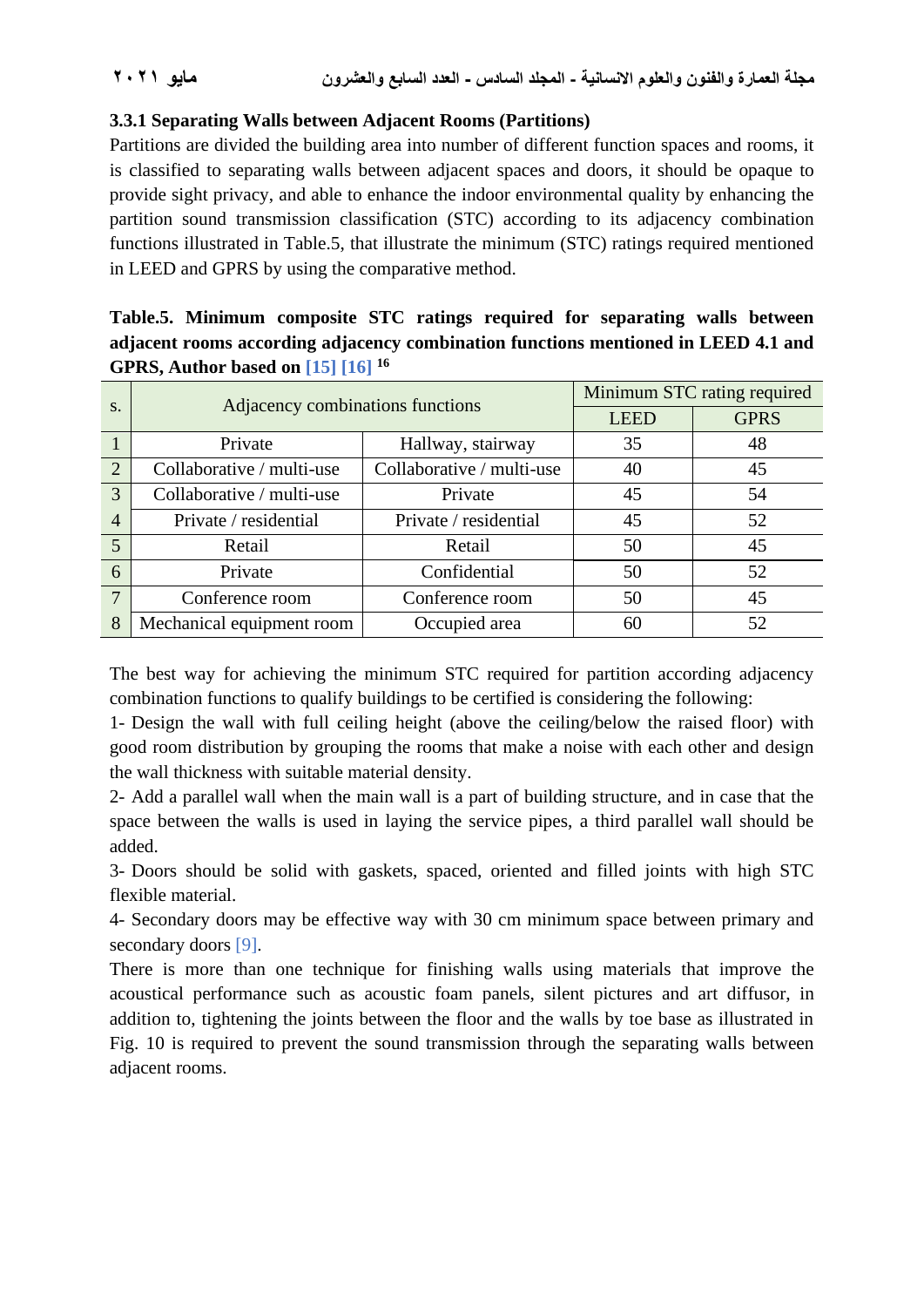

#### **Fig.10. Types to wall base acoustical treatment [17] .**

#### **3.3.2 Separating Floors (Composite Combination Structure)**

Separating floor is the element dividing the building into floors, it is affected by the impact noise mainly generated from the building equipment and travel through the building's elements, so, it is necessary to consider a composite construction types using combinations of light and heavy mass materials as illustrated in the Fig.11, with tightening the junction among separating floor and other building elements in case of the equipment located on different floors to reduce noise traveling through the building  $[18]^{17}$ .



**Fig.11. Types of composite construction separating floors [18].**

From the previous suggested separating floors types, the manufacturers may use another materials and designs as illustrated in Fig.12, provided that achieving the performance standard with minimum airborne sound insulation value 43 dB, and maximum impact sound insulation value 62 dB [18].



**Fig. 12. Separating composite construction floor sections by Kinetics manufacturer to reduce noise travelling through structure [19]. 18**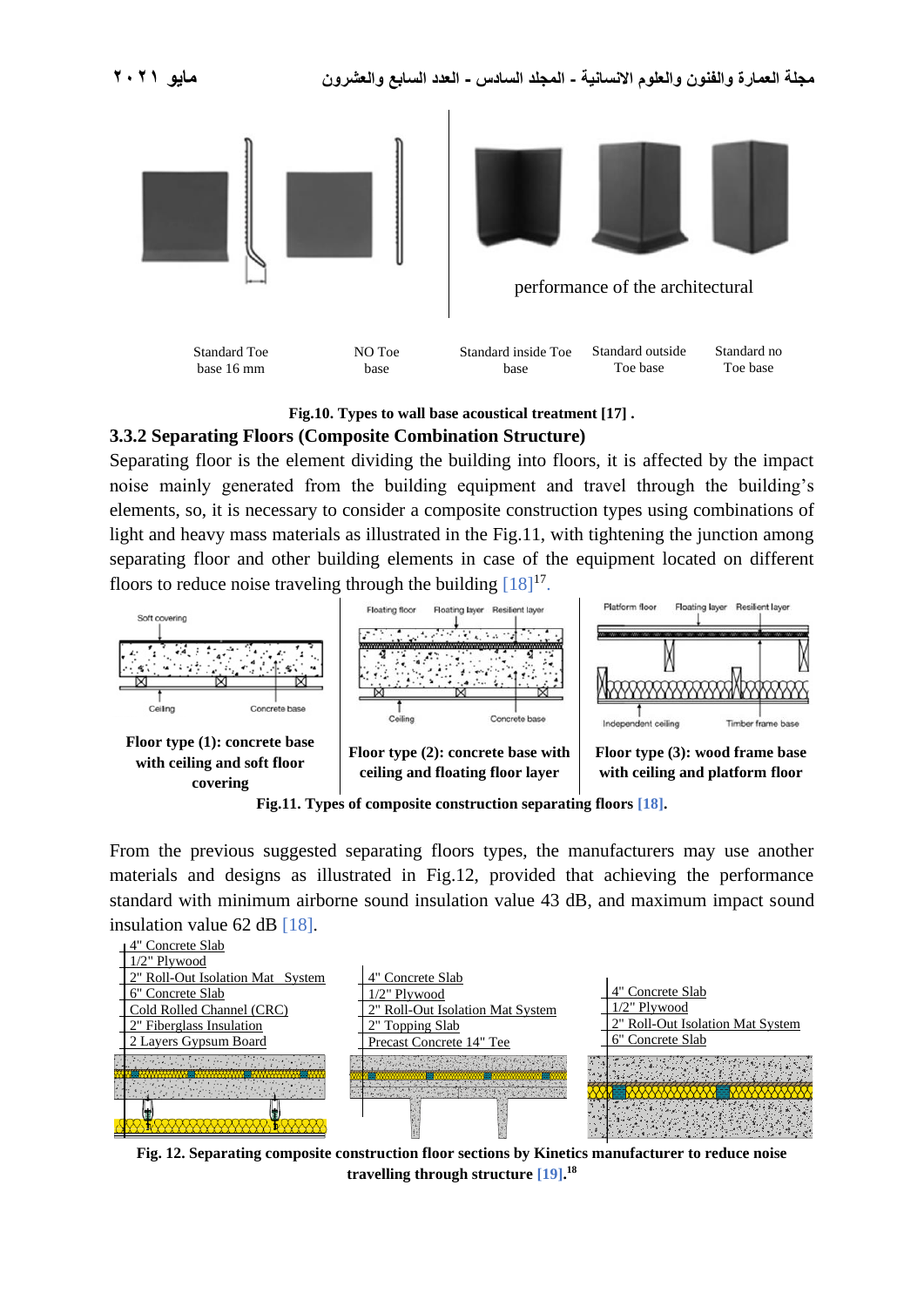Isolate the building's equipment and services from building's structure is necessary to avoid the impact/airborne noise from travelling through the building's elements by considering the following instructions illustrated in the following Table. 6.

**Table.6. Building services and equipment considerations to avoid the impact/airborne noise from travelling through the building's elements, Author based on [20][21][22] <sup>19</sup> <sup>20</sup> 21**

|                              | 1- Balancing the machines for lower vibrations.                               |
|------------------------------|-------------------------------------------------------------------------------|
|                              | 2- Using certified rubber/cork/fibre pads resilient or silencer base between  |
|                              | machines and structure to reduce the impact noise effect.                     |
|                              | 3- Place the rotating equipment in the basement floor.                        |
|                              | 4- Using flexible connectors.                                                 |
|                              | 5- Use sound insulation for air conditioning ducts.                           |
|                              | 6- Not to place any equipment next to the windows.                            |
|                              | 7- Equipment & Mechanical systems distribution planning.                      |
|                              | 8- Air conditioning ducts must be flexible, interior cushioning and sticky    |
|                              | exterior paint.                                                               |
| $\overline{2}$<br>Electrical | Avoid back to back electrical outlets in separating walls between adjacent    |
|                              | rooms.                                                                        |
|                              | 1- If possible, the bathrooms are assembled in one place and back to back.    |
|                              | 2- Use of flexible water supply/drainage pipes.                               |
| Sanitary                     | 3- Reducing as possible bends in drain pipes.                                 |
|                              | 4- Fixing pipes with resilient fixings on the building walls.                 |
|                              | 5- Use Acoustic wrapping as necessary.                                        |
|                              | If possible, avoid placing kitchen cupboards/cabinets on party walls, and use |
|                              | soft rubber strips on all cupboard drawers.                                   |
|                              | <b>Machines</b><br>Furniture                                                  |

Using underlayment acoustic treatment (Quiet floor) within concrete flooring system as illustrated in the following Fig.13 or wood flooring system as illustrated in Fig.14 can block airborne sounds (conservation, television,) and isolate the impact sound produced (moving furniture, equipment vibration,), in addition to, tightening the joints between the walls and the ceiling by cornice is required to prevent the sound transmission.



**Fig.13. Model to underlayment (Quiet floor) acoustic treatment on concrete flooring system [23].** acoustic treatment to wooden flooring system [23].<sup>22</sup>



**Fig.14. Model to underlayment (Quiet floor)**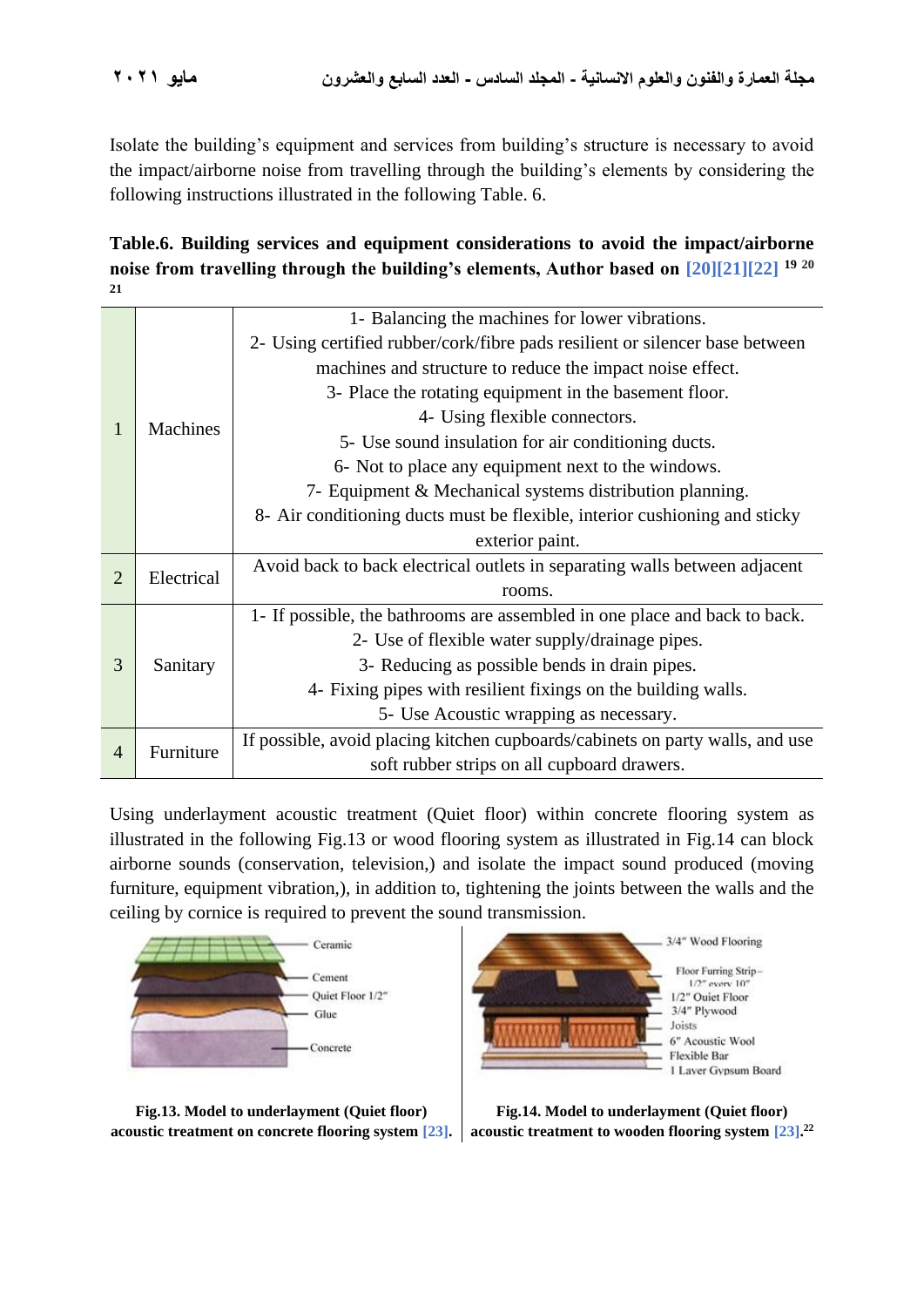For the ceiling finish, the common acoustic treatment in ceiling finishes is 60X60 acoustic ceiling tiles as illustrated in Fig. 12, in the composite construction detail.

Generally, it is necessary to fulfill the following to achieve a good acoustical indoor environment and qualify buildings to gain more assessment points: 1- Selecting a certified/eco-friendly construction materials with suitable sound insulation class STC according to adjacency combination. 2- Studying the windows location and reduce their area as much as possible. 3- Treating the cracks and joints between building component elements. 4- Using durable materials. 5- Protect the acoustical treatments from anything that might affect it negatively. 6- Using approved buildings components that have been tested by the authorities to ensure their performance.

# **4. Additive Elements To The Egyptian Code For Acoustics Works For Upgrading**

After studying the precautionary practices to improve the acoustic performance and noise control for achieving the research objectives, the following Table.7, illustrates suggested upgrades for the Egyptian code of acoustics works with essential supportive points for noise risk management that were identified in each code chapters.

| Chapter                   | <b>Chapter Title</b>                                                              | Recommended additives to Egyptian code of                                                                                                                                                                                                                                                                 | <b>Building</b>                                 |
|---------------------------|-----------------------------------------------------------------------------------|-----------------------------------------------------------------------------------------------------------------------------------------------------------------------------------------------------------------------------------------------------------------------------------------------------------|-------------------------------------------------|
| No.                       |                                                                                   | acoustics works and noise control in buildings                                                                                                                                                                                                                                                            | layer                                           |
| Chapter<br>1              | Terminologies<br>related to<br>architectural<br>acoustics                         | Add new terminologies such as: Building layers<br>and elements - smart practices - Cluster and grid<br>urban planning - Composite construction -<br>Separating walls - Secondary glazing - Quiet floors<br>- Recycled and eco-friendly materials - TIMs.                                                  |                                                 |
| Chapter<br>2              | Noise control<br>methods and its<br>benchmarks                                    | The difference between grid and Cluster urban<br>planning options, cluster is recommended, because<br>it enables the buildings with open areas and<br>landscape to serve as a noise barrier.                                                                                                              | Site and<br>urban<br>planning<br>layer          |
| Chapter<br>3              | Acoustic<br>insulation<br>principles of<br>building's<br>elements                 | 1-Secondary glazing and TIMs with different<br>structure geometries are recommended to add as<br>some effective ways for improving noise reduction.<br>2-Techniques of "composite constructions" using<br>combinations of light and heavy mass materials to<br>reduce noise travelling through structure. | Skin<br>layer &<br>room<br>separator<br>s layer |
| Chapter<br>$\overline{4}$ | Impact noise<br>produced from<br>building's<br>services machines                  | Considerations and techniques that are necessary to<br>avoid the impact/airborne noise produced from<br>machines.                                                                                                                                                                                         | Room<br>separator<br>s layer                    |
| Chapter<br>5<br>Chapter   | Acoustic<br>insulation design<br>practices and<br>requirements<br>Acoustic design | Technique of underlayment acoustic treatment<br>fabricated from recycled materials and tightening<br>the joints between the floor and the walls by toe<br>base.<br>Determine the main target of interior finishes                                                                                         | Room<br>separator<br>s layer<br>Room            |
|                           |                                                                                   |                                                                                                                                                                                                                                                                                                           |                                                 |

**Table.7. suggested upgrades to the Egyptian code of acoustics works, Author.**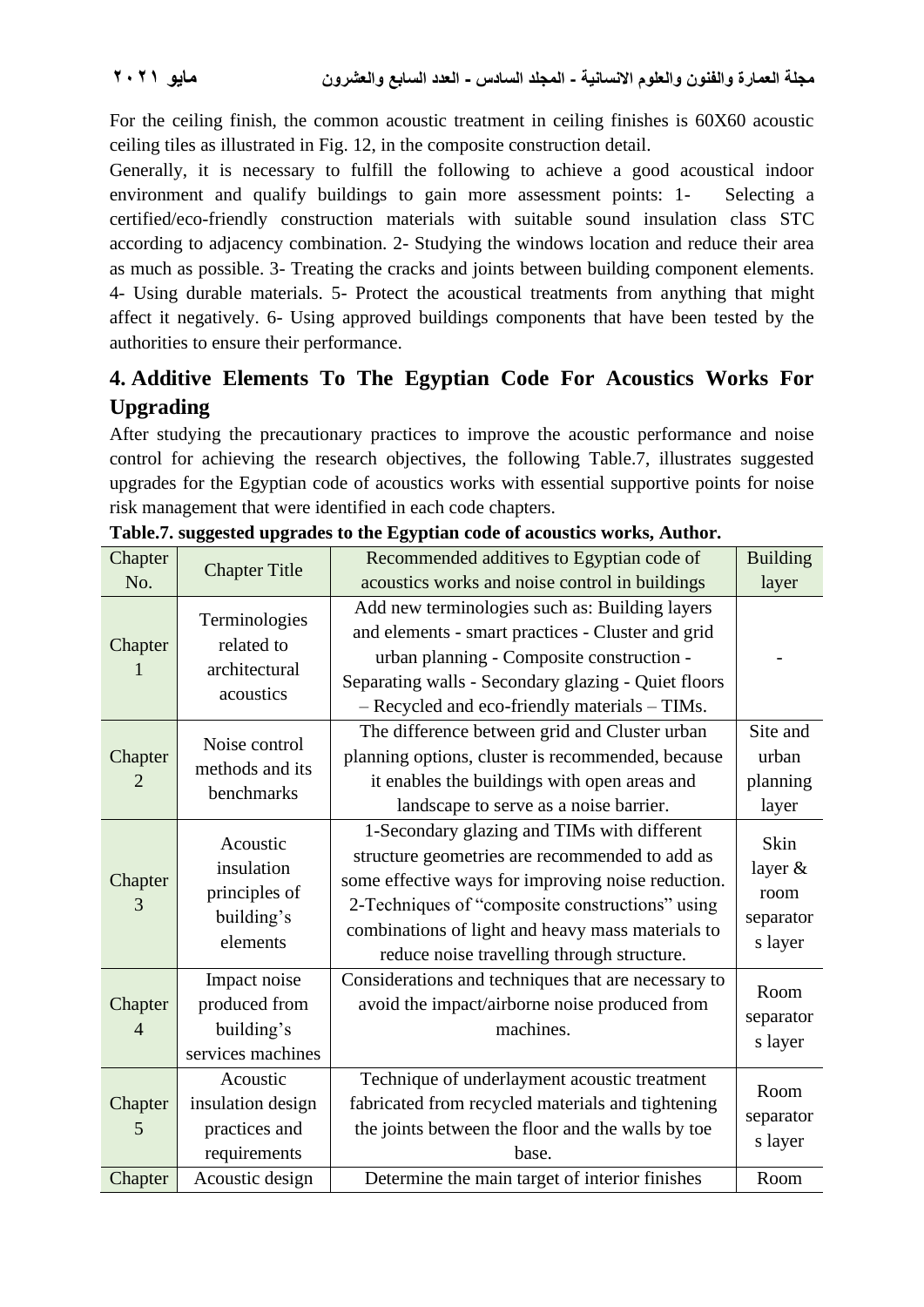**مجلة العمارة والفنون والعلوم االنسانية - المجلد السادس - العدد السابع والعشرون مايو 2021**

| $\Omega$                  | and               | element to meet the RT requirements and improve  | separator |
|---------------------------|-------------------|--------------------------------------------------|-----------|
|                           | implementations   | the STC to room separators.                      | s layer   |
|                           | to special spaces |                                                  |           |
|                           | <b>Noise</b>      | Upgrade the minimum composite STC ratings        | Room      |
| Chapter<br>$\overline{7}$ | measurement and   | values required for room separators according to | separator |
|                           | tests             | adjacency combination functions.                 | s layer   |

Through the previous Table.7 in addition to what have been studied in this research, it is necessary to reorganize the Egyptian code for acoustics and noise control 2013, by union between the practices mentioned in code and the proposed practices by this research in nominated chapter as the fifth chapter, which is titled "Acoustic insulation design practices and requirements" to help architects, manufacturers to get the benefits from these practices and develop them easily according to project requirements.

# **5. Conclusions**

The research field on enhancing the acoustics performance to improve the indoor quality especially with the world initiatives on achieving sustainability and buildings economic performance for the entire building's life cycle from cradle to grave imposed necessity to develop the Egyptian code of acoustics works as one of the design reference by adding a set of sustainable concepts and introducing some design precautionary practices for noise control associated with building layers, with recommending the following:

■ Rearranging the Egyptian code of acoustics works to accommodate the precautionary smart practices in nominated chapter to allow easier use of the code.

■ Pursuit of studying the barriers of implementing the acoustical design practices to improve the environmental indoor quality of buildings.

▪ Selecting some suitable, approved and tested sound insulation materials from certified authorizations such as HBRC to ensure its efficiency.

■ Working on permanent maintenance and sound insulation protection to ensure efficient performance during the building's life cycle.

■ Good sealing of the joints between the different building elements by the integration of the elements, such as the integration of finishing with the envelope or internal partitions.

■ Use of eco-friendly, recycled, thinner thickness and lighter materials such as Quiet floor underlayment treatment instead of sand within floors finishing layers.

■ Supporting the Egyptian acoustics code with the reverberation time RT requirements, according to the room uses.

■ Studying of the distribution of machine rooms in the building and choose its certified bases with approved fixture methods.

▪ Considering the equivalent sound transmission classification STC between different elements, such as the equivalent performance of doors with separating walls or the equivalent performance of opaque envelope and transparent elements.

■ Update the minimum composite STC ratings required for building elements according to adjacency combination rooms functions in the Egyptian code and GPRS rating system.

■ Generalizing the idea of acoustical composite construction by integration between light and heavy density materials.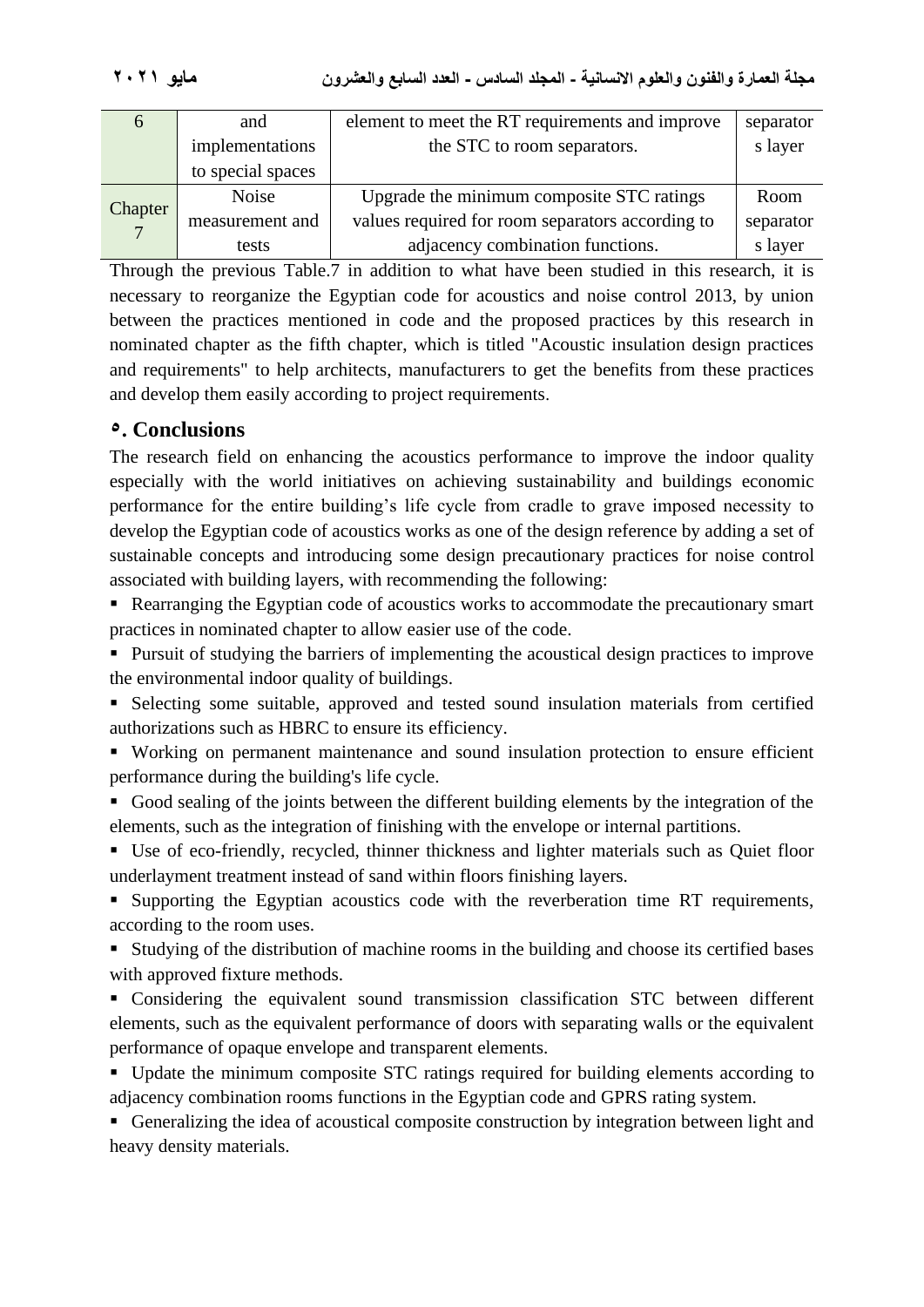▪ Using the cluster urban planning patterns, because it works to increase the distance between buildings and make an integration between buildings and landscape as a noise barrier.

■ To ensure the best acoustic design practice economic performance for controlling the noise, the control area must be determined, either at the source, at the path, or at the receiver, with good understanding of sound path scenarios within buildings.

# **References**

4. <sup>4</sup> Ehab M. Okba, Hisham S. Hussein, Amr S. Elgohary, "Approach to The Integration Between Economic and Environmental Thought to Improve Energy Efficiency in Buildings", Journal of The Egyptian Society of Engineers, Vol. 54 Issue No. 1, 2015: pp. 54-65.

5. <sup>5</sup> CertainTeed Corporation from Saint-Gobain, "Noise Control for Buildings, Guidelines for acoustical problem solving.", technical report, USA, pp. 16-17, website: [https://www.certainteed.com/resources/30-29-121.pdf,](https://www.certainteed.com/resources/30-29-121.pdf) (Accessed in 5-11-2019).

6. <sup>6</sup> [U.S. Department of Transportation,](https://www.fhwa.dot.gov/pressroom/fhwa1909.cfm) The Federal Highway Administration (FHWA), website: https://www.fhwa.dot.gov/ENVIRonment/noise/noise\_compatible\_planning/ [federal\\_approach/audible\\_landscape/al04.cfm,](https://www.fhwa.dot.gov/ENVIRonment/noise/noise_compatible_planning/%20federal_approach/audible_landscape/al04.cfm) (Accessed in 27-1-2020).

7. <sup>7</sup> Berendt, D., Winzar, E., and Burroughs, B., "A Guide to Airborne, Impact, and Structure Borne: Noise Control in Multifamily Dwellings", U.S. Department of Housing and Urban Development, Washington, 1967: pp. 4-5.

8. <sup>8</sup> Conlan, N., and Clark, J., "Making Sense of the Acoustics Performance of Flanking Paths for Curtain Walling Systems", Vol. 38, UK, 2016 website: [https://www.apexacoustics.co.uk/wp-content/uploads/2016/10/2016-IOA-Apex-Acoustics](https://www.apexacoustics.co.uk/wp-content/uploads/2016/10/2016-IOA-Apex-Acoustics-curtain-walling-flanking-paths.pdf)[curtain-walling-flanking-paths.pdf](https://www.apexacoustics.co.uk/wp-content/uploads/2016/10/2016-IOA-Apex-Acoustics-curtain-walling-flanking-paths.pdf) , (Accessed in 4-4-2020).

9. <sup>9</sup> HBRC, *Egyptian code for acoustical works and noise control in buildings*, 2015: pp. 22-42-60-63-76-96-104-151.

10. <sup>10</sup> Select a glaze, "Secondary Glazing Product and Performance Guide.", technical report, UK, pp. 10-11, 2017, website: https://www.ribaproductselector.com/Docs/2/ [06672/external/COL506672. pdf](https://www.ribaproductselector.com/Docs/2/%2006672/external/COL506672.%20pdf) , (Accessed in 25-3-2020).

11. <sup>11</sup> J liorens, "Fabric structures in Architecture", woodhead publishing limited in association with the textile institute in an imprint of Elsevier, UK, 2015: pp. 245:256.

12. <sup>12</sup> A. Panera, I.L. Wongb, S. Burekb, "Transparent insulation materials: An overview on past, present and future developments" Solar Energy, vol.184, Elsevier, 2019: pp. 59–83.

13. <sup>13</sup> Designing buildings, website: [https://www.designingbuildings.co.uk/wiki/ETFE,](https://www.designingbuildings.co.uk/wiki/ETFE) (Accessed in 2-4-2020).

14. <sup>14</sup> Simfield access solutions, website: [https://www.simfieldaccesssolutions.com/etfe-vs](https://www.simfieldaccesssolutions.com/etfe-vs-glass/)[glass/,](https://www.simfieldaccesssolutions.com/etfe-vs-glass/) (Accessed in 2-4-2020).

<sup>1.</sup> <sup>1</sup> Sandberg, F., "Investment of Impact Sound Behavior in Lightweight Floor Constructions." Department of Construction Sciences, Faculty of Engineering, Lund University, Sweden, 2016: pp. 23.

<sup>2.</sup> <sup>2</sup> Elkhateeb, Ahmed. *Architectural acoustics: theory and application*. The Anglo Egyptian bookshop, 2003: pp. 41&94&152.

<sup>3.</sup> <sup>3</sup>[Charrette, P., and Marshall, E., "UNIFORMAT Elemental Classification for building](file:///C:/Users/hp/AppData/Roaming/Microsoft/Word/P.%20Charette,%20E.%20Marshall,)  [Specifications, Cost Estimate and Cost Analysis.", U.S. Department of Commerce,](file:///C:/Users/hp/AppData/Roaming/Microsoft/Word/P.%20Charette,%20E.%20Marshall,)  [Technology Administration, National Institute of Standard and Technology, 2015: pp.](file:///C:/Users/hp/AppData/Roaming/Microsoft/Word/P.%20Charette,%20E.%20Marshall,) 4, [1999.](file:///C:/Users/hp/AppData/Roaming/Microsoft/Word/P.%20Charette,%20E.%20Marshall,)